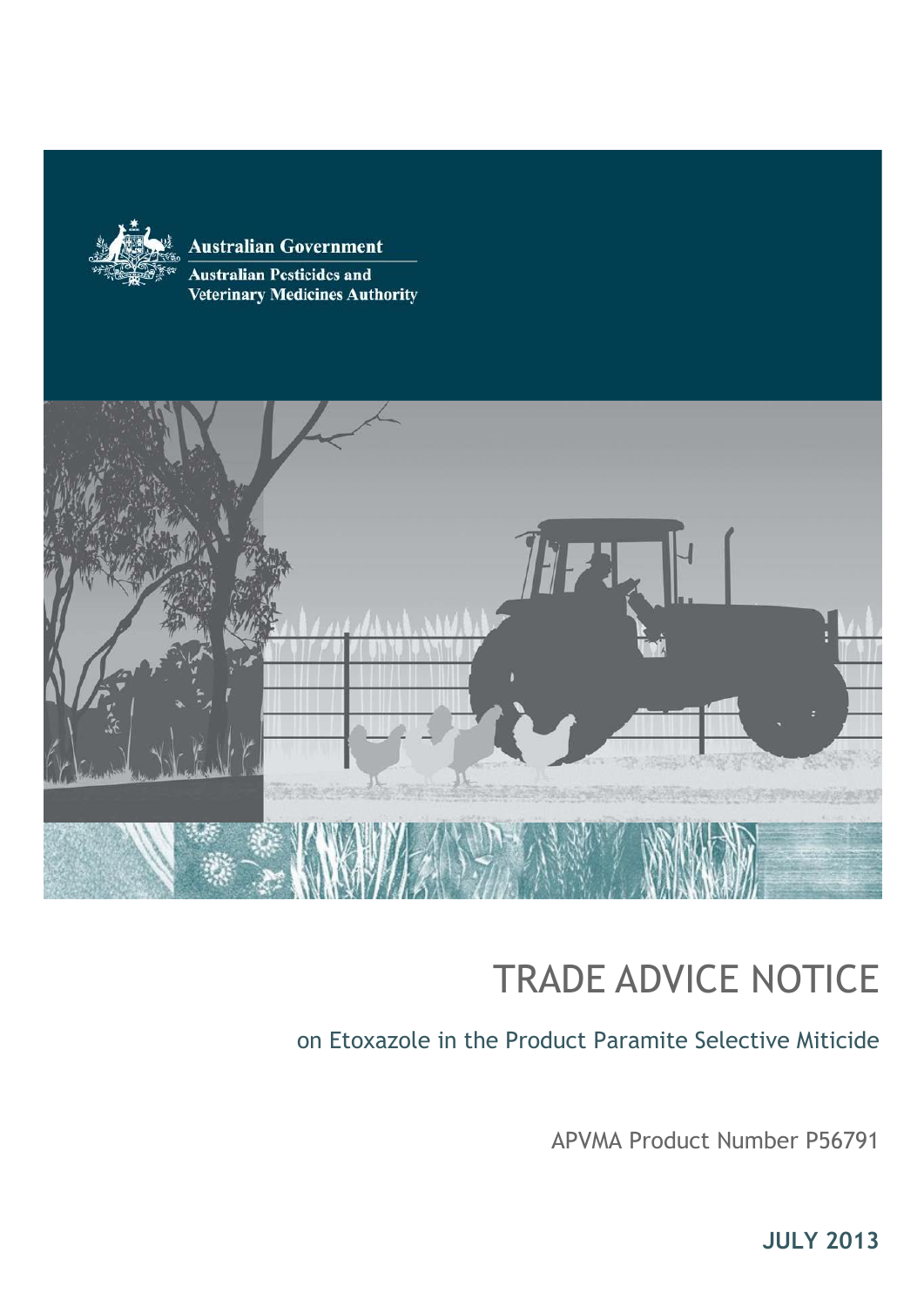© Australian Pesticides and Veterinary Medicines Authority 2013

ISSN: 2200-3894 (electronic) ISBN: 978-1-922188-43-4 (electronic)

#### **Ownership of intellectual property rights in this publication**

Unless otherwise noted, copyright (and any other intellectual property rights, if any) in this publication is owned by the Australian Pesticides and Veterinary Medicines Authority (APVMA).

#### **Creative Commons licence**

With the exception of the Coat of Arms and other elements specifically identified, this publication is licensed under a Creative Commons Attribution 3.0 Australia Licence. This is a standard form agreement that allows you to copy, distribute, transmit and adapt this publication provided that you attribute the work.



A summary of the licence terms is available from [www.creativecommons.org/licenses/by/3.0/au/deed.en.](http://www.creativecommons.org/licenses/by/3.0/au/deed.en) The full licence terms are available fro[m www.creativecommons.org/licenses/by/3.0/au/legalcode.](http://www.creativecommons.org/licenses/by/3.0/au/legalcode)

The APVMA's preference is that you attribute this publication (and any approved material sourced from it) using the following wording:

*Source: licensed from the Australian Pesticides and Veterinary Medicines Authority (APVMA) under a Creative Commons Attribution 3.0 Australia Licence.*

In referencing this document the Australian Pesticides and Veterinary Medicines Authority should be cited as author, publisher and copyright owner.

#### **Use of the Coat of Arms**

The terms under which the Coat of Arms can be used are set out on the Department of the Prime Minister and Cabinet website (se[e www.dpmc.gov.au/guidelines\)](http://www.dpmc.gov.au/guidelines/).

#### **Disclaimer**

The material in or linking from this report may contain the views or recommendations of third parties. Third party material does not necessarily reflect the views of the APVMA, or indicate a commitment to a particular course of action.

There may be links in this document that will transfer you to external websites. The APVMA does not have responsibility for these websites, nor does linking to or from this document constitute any form of endorsement.

The APVMA is not responsible for any errors, omissions or matters of interpretation in any third-party information contained within this document.

#### **Comments and enquiries regarding copyright:**

The Manager, Public Affairs Australian Pesticides and Veterinary Medicines Authority PO Box 6182 KINGSTON ACT 2604 Australia

Telephone: +612 6210 4701 Email: [communications@apvma.gov.au](mailto:communications@apvma.gov.au).

This publication is available from the APVMA website: [www.apvma.gov.au.](http://www.apvma.gov.au/)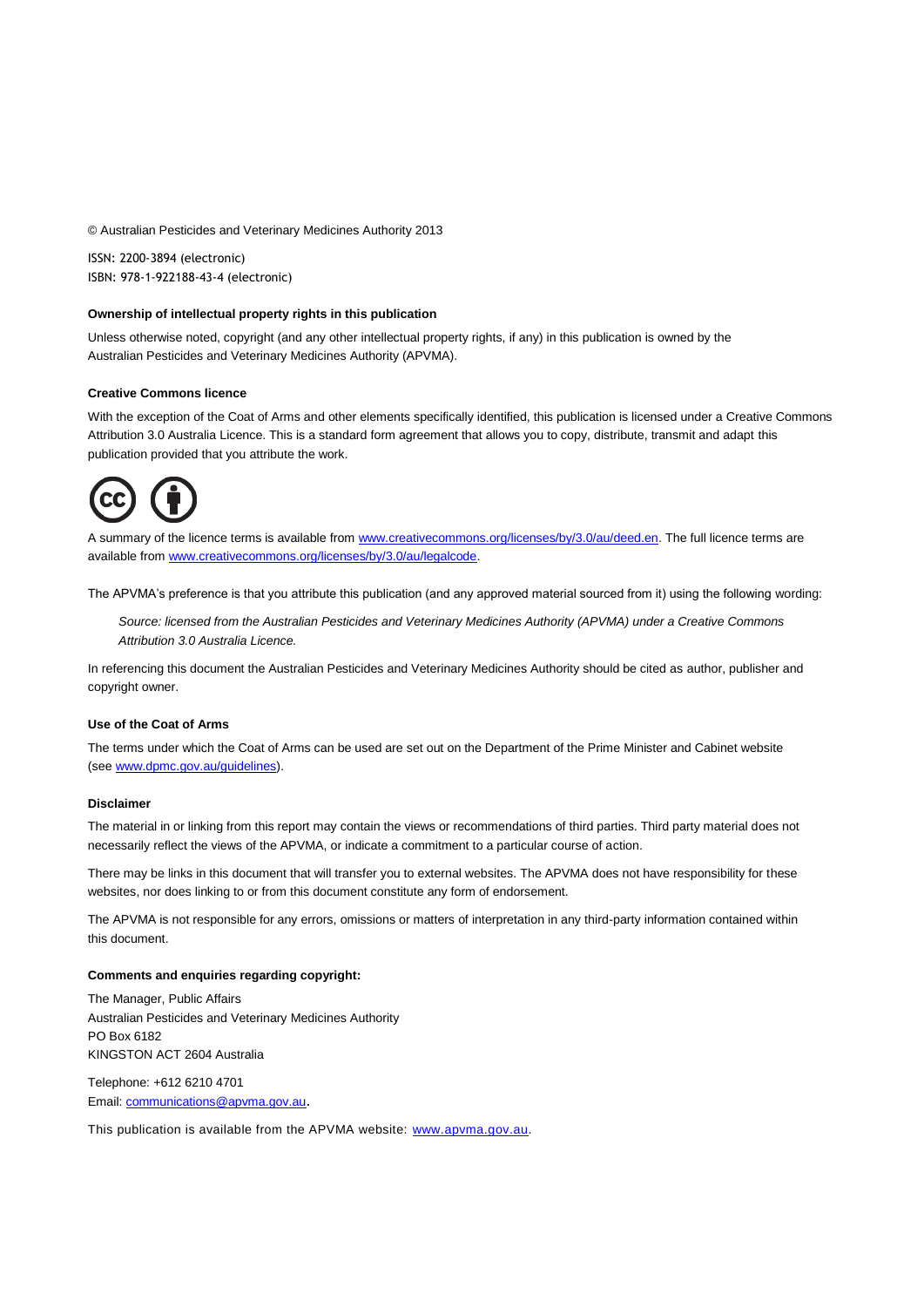# **CONTENTS**

|                  | <b>PREFACE</b>                                            | 1  |  |  |  |
|------------------|-----------------------------------------------------------|----|--|--|--|
|                  | About this document                                       |    |  |  |  |
|                  | <b>Making a submission</b>                                |    |  |  |  |
|                  | <b>Further information</b>                                | 2  |  |  |  |
| $\mathbf{1}$     | <b>INTRODUCTION</b>                                       | 3  |  |  |  |
| $\overline{2}$   | <b>TRADE CONSIDERATIONS</b>                               | 4  |  |  |  |
| 2.1              | <b>Commodities exported</b>                               | 4  |  |  |  |
| $2.2\phantom{0}$ | Destination and value of exports                          | 4  |  |  |  |
| 2.3              | <b>Proposed Australian use-pattern</b>                    | 5  |  |  |  |
| 2.4              | Results from residues trials presented to the APVMA       | 6  |  |  |  |
| 2.5              | <b>Codex alimentarius commission and overseas MRLs</b>    | 7  |  |  |  |
| 2.6              | <b>Current and proposed Australian MRLs for etoxazole</b> | 8  |  |  |  |
| 2.7              | Potential risk to trade                                   | 10 |  |  |  |
| 3                | <b>CONCLUSIONS</b>                                        | 11 |  |  |  |

#### **List of tables**

| Table 1: Major destinations for Australian citrus exports                            |   |
|--------------------------------------------------------------------------------------|---|
| Table 2: Proposed use pattern of Paramite Selective Miticide (110 g/L etoxazole)     | 5 |
| Table 3: Comparison of etoxazole MRLs (mg/kg) for citrus                             |   |
| Table 4: Current relevant entries in the MRL Standard – Table 1, Table 3 and Table 4 | 8 |
| Table 5: Proposed changes to the MRL Standard – Table 1 and Table 4                  | 8 |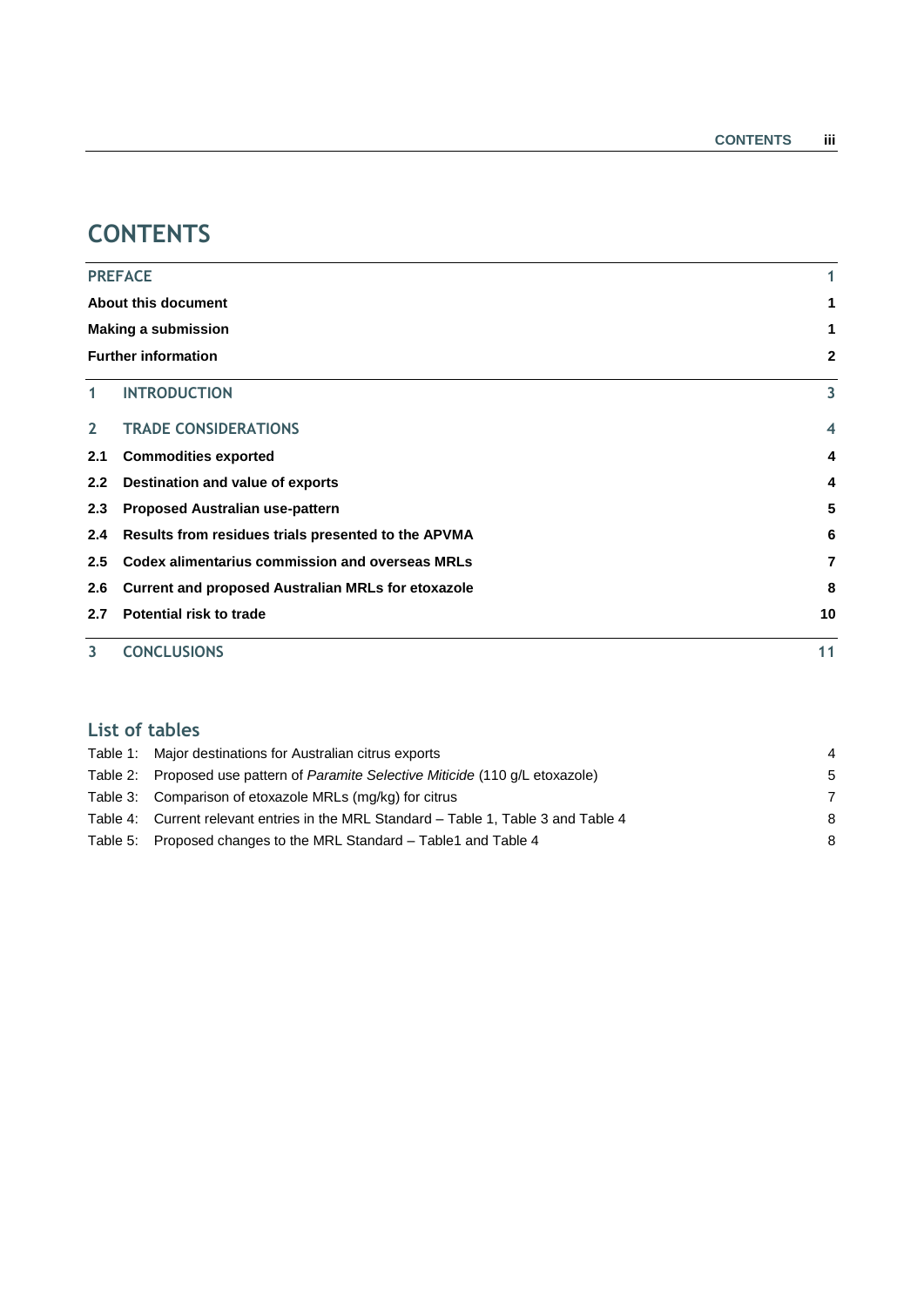# <span id="page-3-0"></span>**PREFACE**

The Australian Pesticides and Veterinary Medicines Authority (APVMA) is an independent statutory authority with responsibility for assessing and approving agricultural and veterinary chemical products prior to their sale and use in Australia.

In undertaking this task, the APVMA works in close cooperation with advisory agencies, including the Department of Health and Ageing, Office of Chemical Safety and Environmental Health (OCSEH), Department of the Environment, Water, Heritage and the Arts (DEWHA), and State Departments of Primary Industry.

The APVMA has a policy of encouraging openness and transparency in its activities and of seeking stakeholder involvement in decision making. Part of that process is the publication of Trade Advice Notices for all proposed extensions of use for existing products where there may be trade implications.

The information and technical data required by the APVMA to assess the safety of new chemical products and the methods of assessment must be undertaken according to accepted scientific principles. Details are outlined in the APVMA's publication *Ag MORAG: Manual of Requirements and Guidelines*.

### <span id="page-3-1"></span>**About this document**

This is a Trade Advice Notice.

It indicates that the Australian Pesticides and Veterinary Medicines Authority (APVMA) is considering an application to vary the use of an existing registered agricultural or veterinary chemical. It provides a summary of the APVMA's residue and trade assessment.

Comment is sought from industry groups and stakeholders on the information contained within this document.

### <span id="page-3-2"></span>**Making a submission**

The APVMA invites any person to submit a relevant written submission as to whether the application to vary the registration of **Paramite Selective Miticide** containing the existing active constituent etoxazole be granted. Submissions should relate only to matters that the APVMA is required by legislation to take into account in deciding whether to grant the application. In relation to this document, these grounds relate to the **trade implications** of the extended use of the product. Comments received outside these grounds cannot be considered by the APVMA.

Submissions must be received by the APVMA by close of business on **2 September 2013** and be directed to the contact listed below. All submissions to the APVMA will be acknowledged in writing via email or by post.

Relevant comments will be taken into account by the APVMA in deciding whether to grant the application and in determining appropriate conditions of registration and product labelling.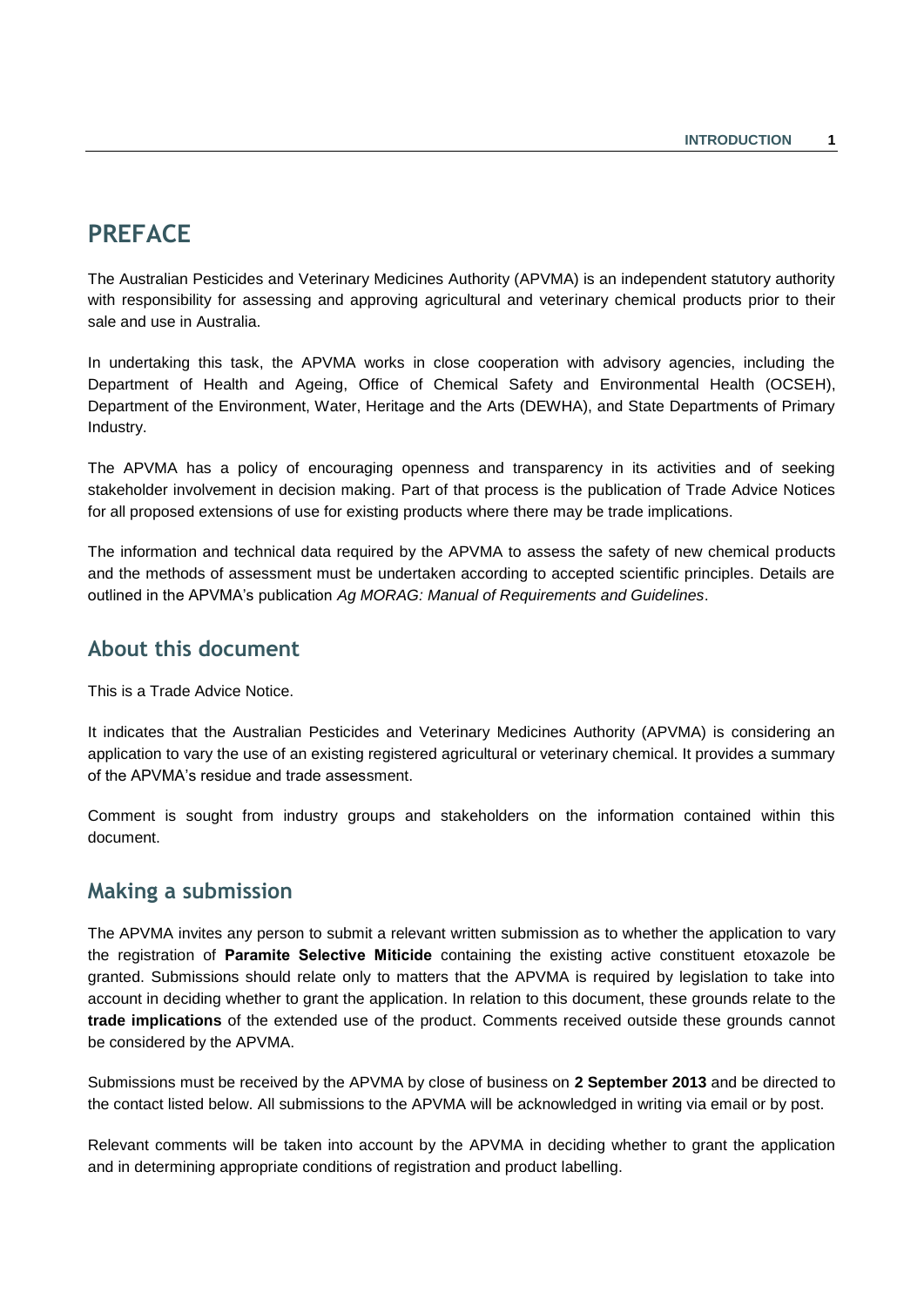When making a submission please include:

- contact name
- company or group name (if relevant)
- postal Address
- email address (if available)
- the date you made the submission.

All personal and *confidential commercial information (CCI)<sup>1</sup>* material contained in submissions will be treated confidentially.

Written submissions on the APVMA's proposal to grant the application for registration that relate to the **grounds for registration** should be addressed in writing to:

Contact Officer Pesticides Program Australian Pesticides and Veterinary Medicines Authority PO Box 6182 Symonston ACT 2609

**Phone:** +612 6210 4748 **Fax:** +612 6210 4776 **Email:** [pesticides@apvma.gov.au](mailto:pesticides@apvma.gov.au)

### <span id="page-4-0"></span>**Further information**

1

Further information can be obtained via the contact details provided above.

<sup>&</sup>lt;sup>1</sup> A full definition of "confidential commercial information" is contained in the Agvet Code.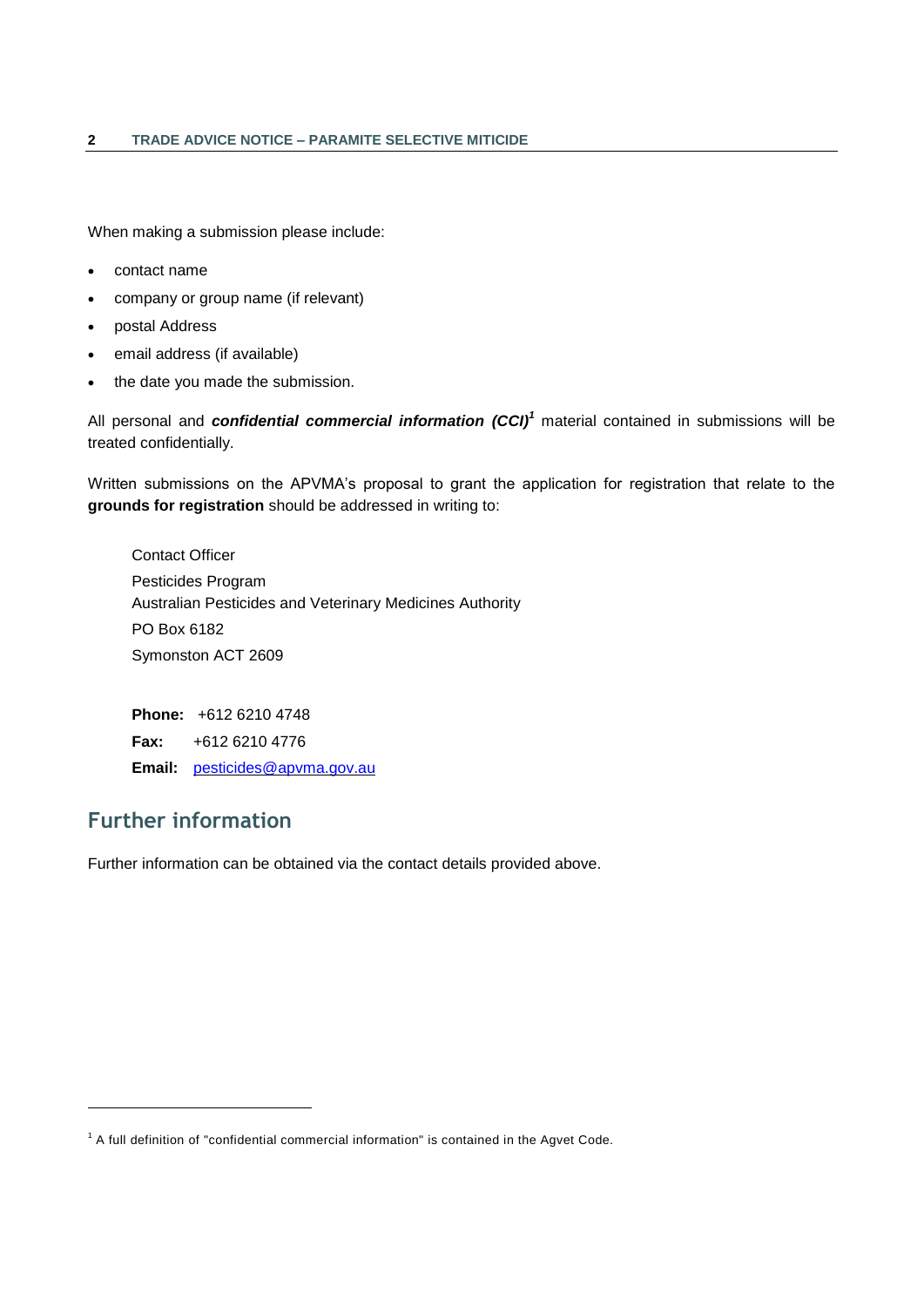# <span id="page-5-0"></span>**1 INTRODUCTION**

The Australian Pesticides and Veterinary Medicines Authority (APVMA) has before it an application from Sumitomo Chemical Australia Pty Limited to vary the registration of the product, *Paramite Selective Miticide*, containing 110 g/L etoxazole, to reduce the withholding periods for citrus fruits. The proposed variation of use requires an increase in the MRL for etoxazole in citrus.

The potential for etoxazole residues to unduly prejudice trade in citrus fruit and in animal commodities, arising from the proposed use, is discussed below.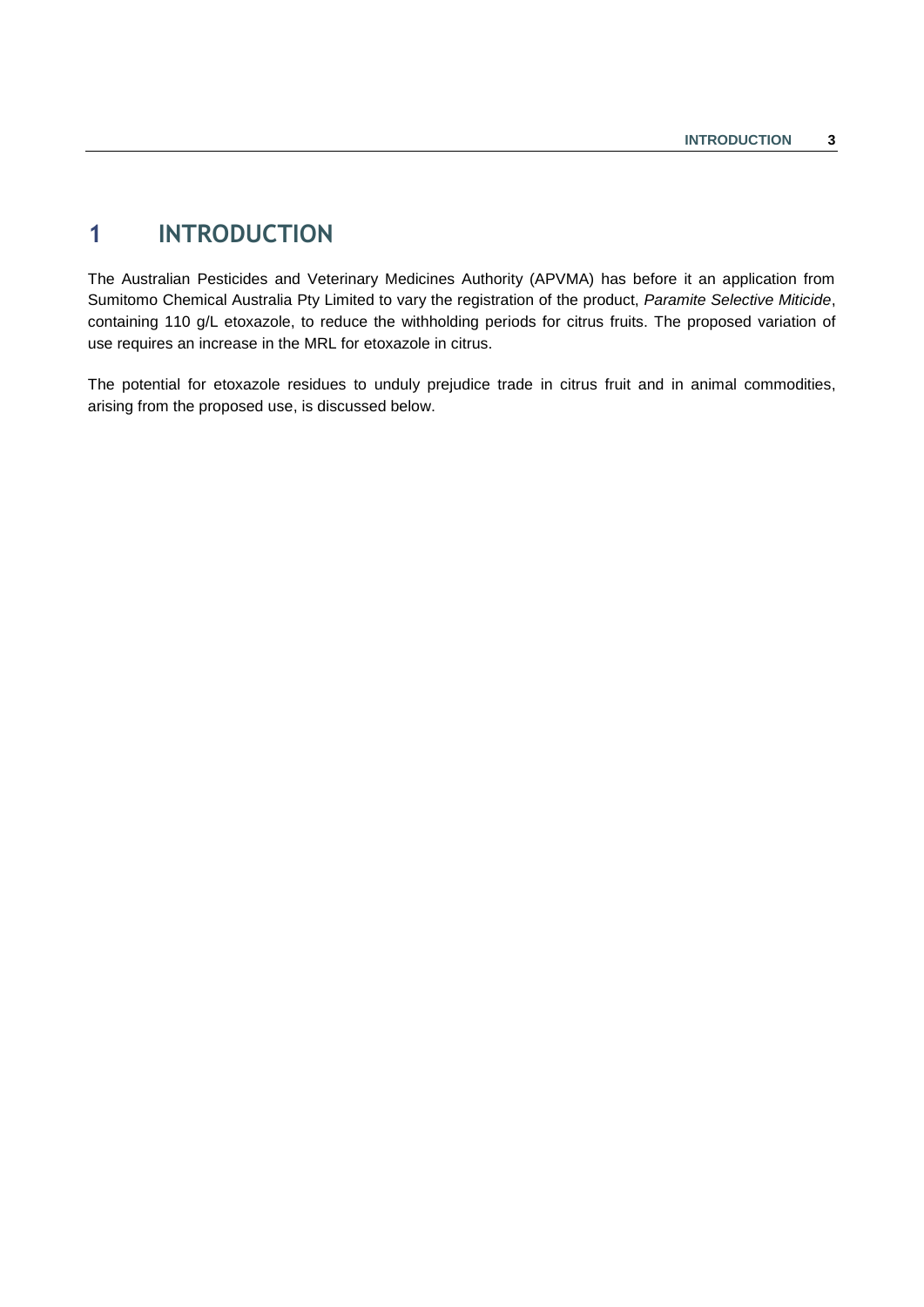# <span id="page-6-1"></span><span id="page-6-0"></span>**2 TRADE CONSIDERATIONS**

### **2.1 Commodities exported**

Citrus fruits are considered to be a major export commodity,<sup>2</sup> as are commodities of animal origin, such as meat, offal and dairy products, which may be derived from livestock fed feed containing residues arising from the proposed use.

# <span id="page-6-2"></span>**2.2 Destination and value of exports**

Major export markets for Australian citrus fruit from the 2010/2011 financial year are presented below.

<span id="page-6-3"></span>

|  |  | Table 1: Major destinations for Australian citrus exports |  |  |  |  |
|--|--|-----------------------------------------------------------|--|--|--|--|
|--|--|-----------------------------------------------------------|--|--|--|--|

| <b>COMMODITY</b> | <b>MAJOR DESTINATIONS</b>                                                            |
|------------------|--------------------------------------------------------------------------------------|
| Citrus           | Japan, Hong Kong, Indonesia, New Zealand, Singapore, UAE, Canada, Thailand, Malaysia |

The significant export markets for animal commodities are defined in Part 5B of Ag MoRaG.

 2 http://www.apvma.gov.au/morag\_ag/vol\_3/part\_05b\_trade.php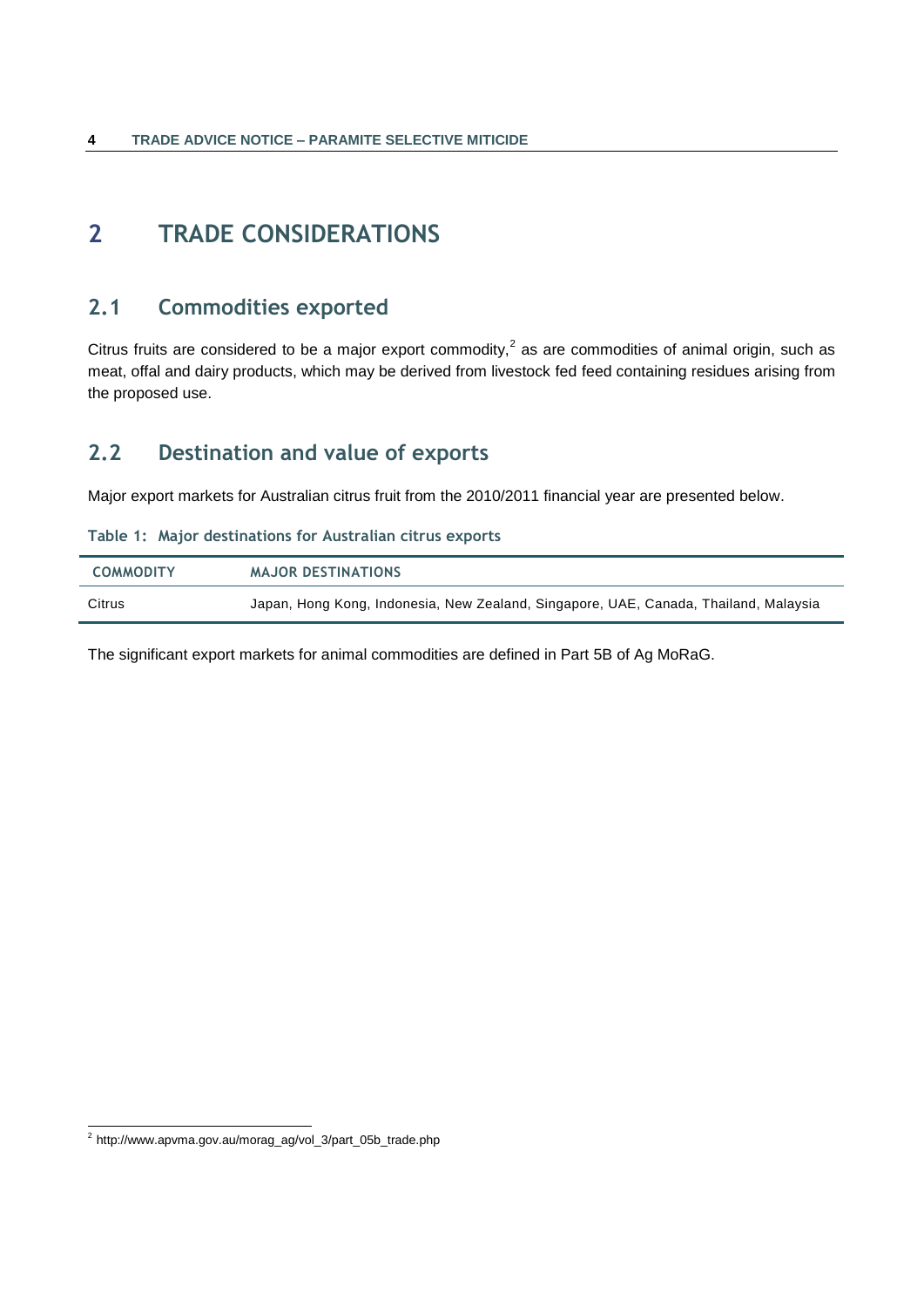# <span id="page-7-0"></span>**2.3 Proposed Australian use-pattern**

The proposed Australian use pattern for *Paramite Selective Miticide* (110 g/L etoxazole) in citrus fruit is summarised below.

<span id="page-7-1"></span>

|  |  | Table 2: Proposed use pattern of Paramite Selective Miticide (110 g/L etoxazole) |  |  |
|--|--|----------------------------------------------------------------------------------|--|--|
|--|--|----------------------------------------------------------------------------------|--|--|

| <b>SITUATION</b> | <b>PEST</b>                                                     | <b>RATE / 100 L</b>           | <b>CRITICAL COMMENTS</b>                                                                                                                                                                                                                                                                                                                                                                                                |
|------------------|-----------------------------------------------------------------|-------------------------------|-------------------------------------------------------------------------------------------------------------------------------------------------------------------------------------------------------------------------------------------------------------------------------------------------------------------------------------------------------------------------------------------------------------------------|
| Citrus           | <b>Oriental Spider</b><br>Mite<br>(Eutetranychus<br>orientalis) | $35 \text{ mL}$<br>(3.85 gai) | ParaMite is a mite growth regulator that causes adults to lay<br>sterile eggs and stops existing eggs and nymphs developing.<br>Control of these stages is generally achieved within 7 days.<br>ParaMite also has translaminar and residual activity which means<br>control of the population may last for four to five weeks. However,<br>it does not control adult mites, which normally live for up to two<br>weeks. |
|                  |                                                                 |                               | To give effective long term population control ParaMite should<br>therefore be applied at the first signs of mite crawlers. Once large<br>numbers of adults are present it may be necessary to also apply a<br>miticide from a different group to control the adults immediately<br>and reduce potential damage.                                                                                                        |
|                  |                                                                 |                               | As a guide, if there are 2 or more adults per leaf, and 15% or more<br>of leaves are infested, a knockdown of adults with a different<br>miticide may be required.                                                                                                                                                                                                                                                      |
|                  |                                                                 |                               | On Citrus, water rates of 2000-3000 L/ha are generally used and<br>concentrate spraying is not recommended. DO NOT use a water<br>volume of more than 3000 L/ha.                                                                                                                                                                                                                                                        |
|                  |                                                                 |                               | If re-treatment is required, use an approved miticide from a<br>different chemical group.                                                                                                                                                                                                                                                                                                                               |

#### **WITHHOLDING PERIODS**

CITRUS: DO NOT HARVEST FOR 7 DAYS AFTER APPLICATION

TREATED FRUIT FOR EXPORT TO PARTICULAR DESTINATIONS OUTSIDE AUSTRALIA MAY REQUIRE A LONGER INTERVAL BEFORE HARVEST TO COMPLY WITH RESIDUES STANDARDS OF IMPORTING COUNTRIES. PLEASE CONTACT SUMITOMO CHEMICAL AUSTRALIA PTY LTD OR YOU INDUSTRY BODY OR EXPORTER BEFORE USING PARAMITE SELECTIVE MITICIDE.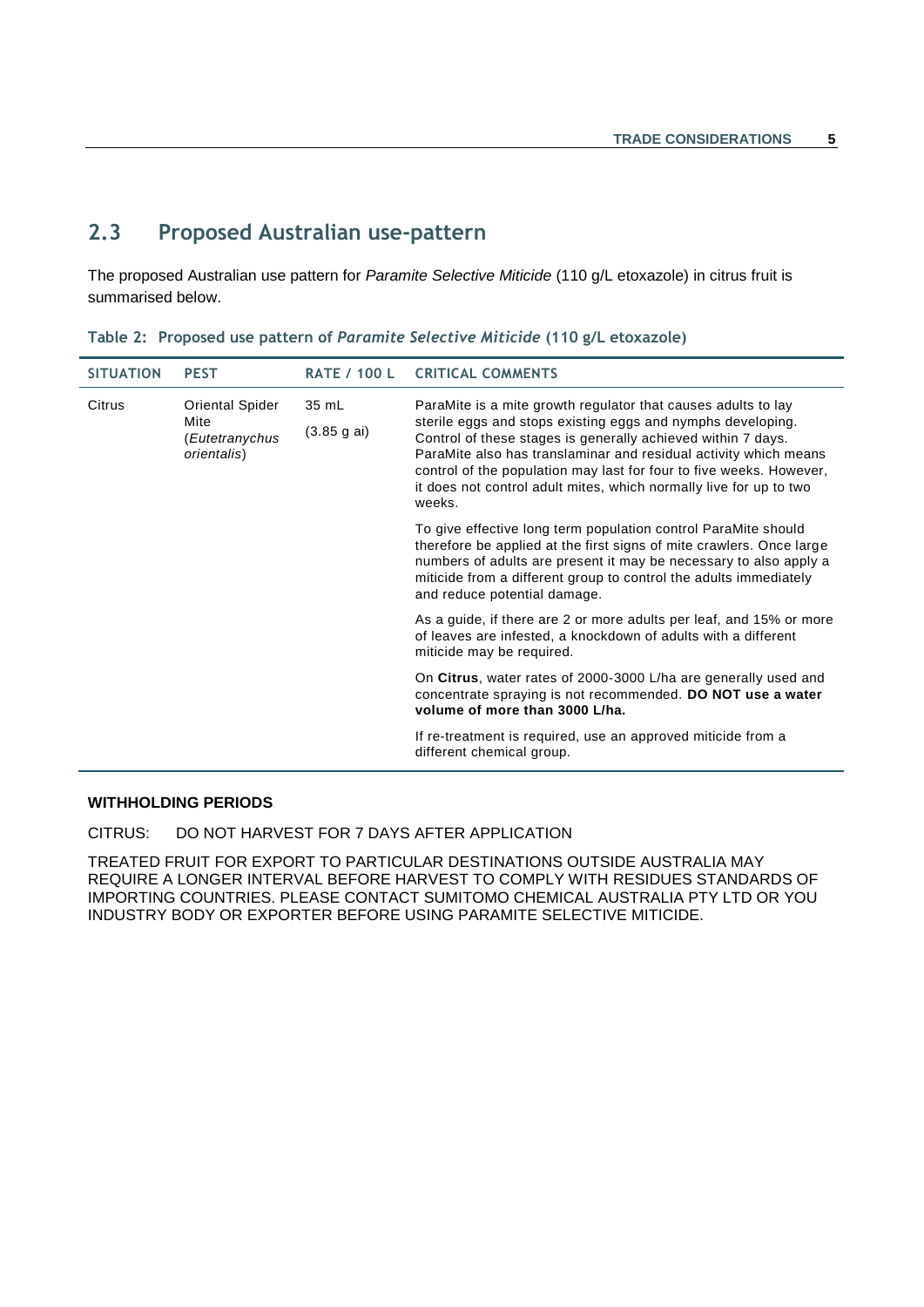# <span id="page-8-0"></span>**2.4 Results from residues trials presented to the APVMA**

The proposed use of etoxazole on citrus fruit involves a single application of etoxazole made at a concentration of 3.85 g ai/100 L. The applicant has proposed a 7 day harvest withholding period.

#### *Citrus*

The applicant has previously submitted Australian trials on citrus (56797/48336). In these trials citrus fruit were treated with 2 foliar applications of etoxazole, at a 14 day retreatment interval, at 4 g ai/100 L (1x the proposed concentration). Residues in citrus fruit (oranges, mandarins and lemons) 7 days after the final application were 0.04, 0.05, 0.06, 0.07, 0.07, 0.08, 0.09, 0.09, 0.12, 0.13 and 0.24 mg/kg.

On the basis of the available data it is recommended that the current group MRL for citrus fruit is increased to 0.5 mg/kg to cover the proposed use of etoxazole on citrus fruit in conjunction with a 7 day withholding period. An MRL of 3 mg/kg for dry citrus pulp is also recommended.

#### *Animal Commodities*

The maximum livestock dietary burden for cattle will be as a result of the consumption of treated citrus pulp and cotton seed with an estimated dietary burden of 0.23 ppm in the feed. Based on the predicted maximum residues in tissues and milk for an etoxazole dietary intake of 0.23 ppm, the current animal commodity MRLs set at LOQ remain appropriate.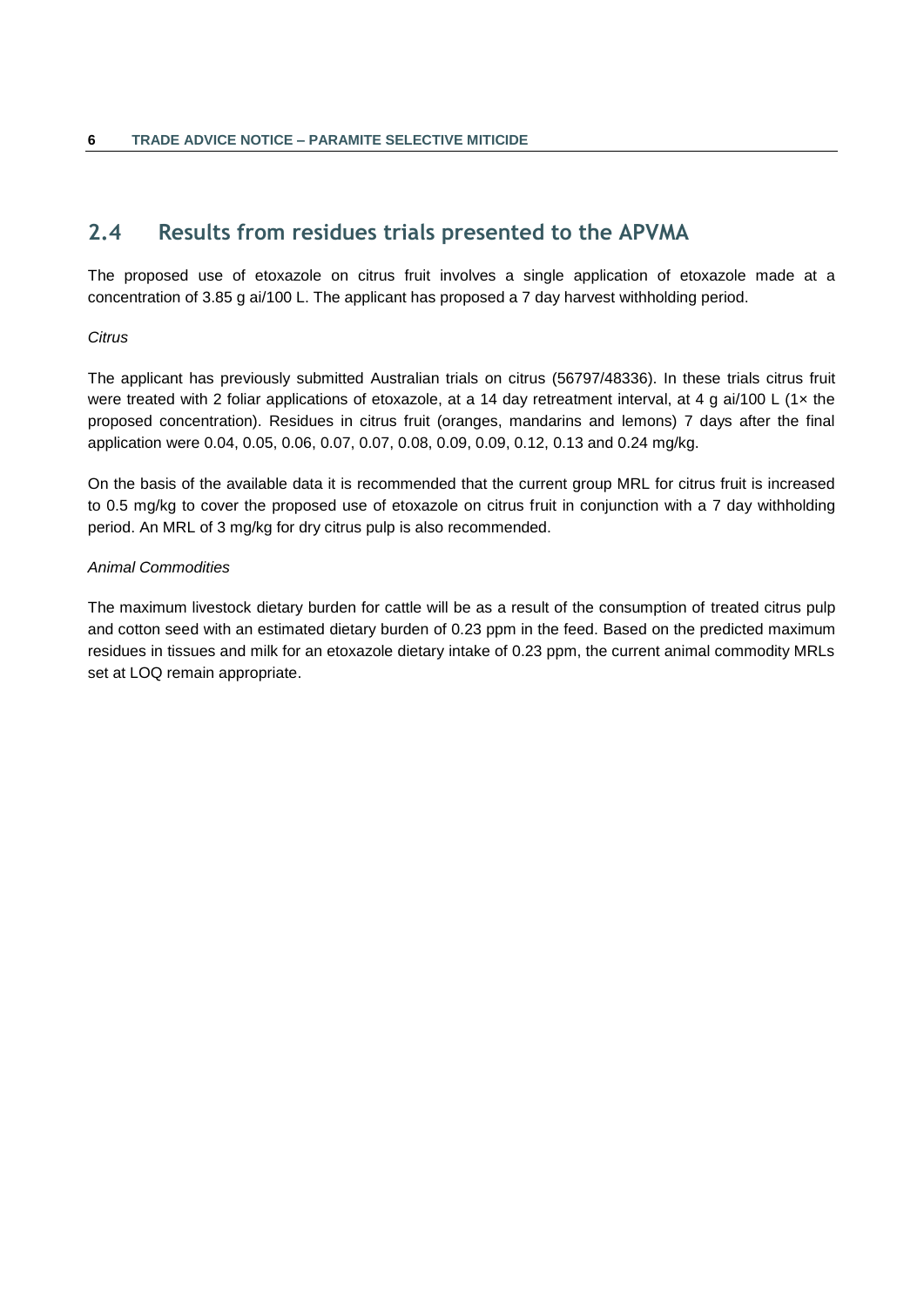### <span id="page-9-0"></span>**2.5 Codex alimentarius commission and overseas MRLs**

The Codex Alimentarius Commission (Codex) is responsible for establishing Codex Maximum Residue Limits (CXLs) for pesticides. Codex CXLs are primarily intended to facilitate international trade, and accommodate differences in Good Agricultural Practice (GAP) employed by various countries. Some countries may accept Codex CXLs when importing foods. Etoxazole has been considered by Codex. The following relevant international MRLs /tolerances have been established for etoxazole:

| <b>COUNTRY</b> |            | <b>COMMODITY</b>                | <b>TOLERANCE</b> (mg/kg) |
|----------------|------------|---------------------------------|--------------------------|
| Australia      | (proposed) | Citrus fruits                   | 0.5                      |
| <b>CODEX</b>   |            | Citrus fruits                   | 0.1                      |
| EU             |            | Citrus fruits                   | 0.1                      |
| Japan          |            | Unshu orange, pulp              | 0.5                      |
|                |            | Citrus natsudaidai, whole       | 0.7                      |
|                |            | Lemon                           | 0.7                      |
|                |            | Orange (including navel orange) | 0.7                      |
|                |            | Grapefruit                      | 0.7                      |
|                |            | Lime                            | 0.7                      |
|                |            | Other citrus fruits             | 0.7                      |
| US             |            | Tangerine                       | $0.10^{a}$               |

#### <span id="page-9-1"></span>**Table 3: Comparison of etoxazole MRLs (mg/kg) for citrus**

.

<sup>a</sup> there are no US registrations for use of etoxazole on tangerines as of September 26, 2003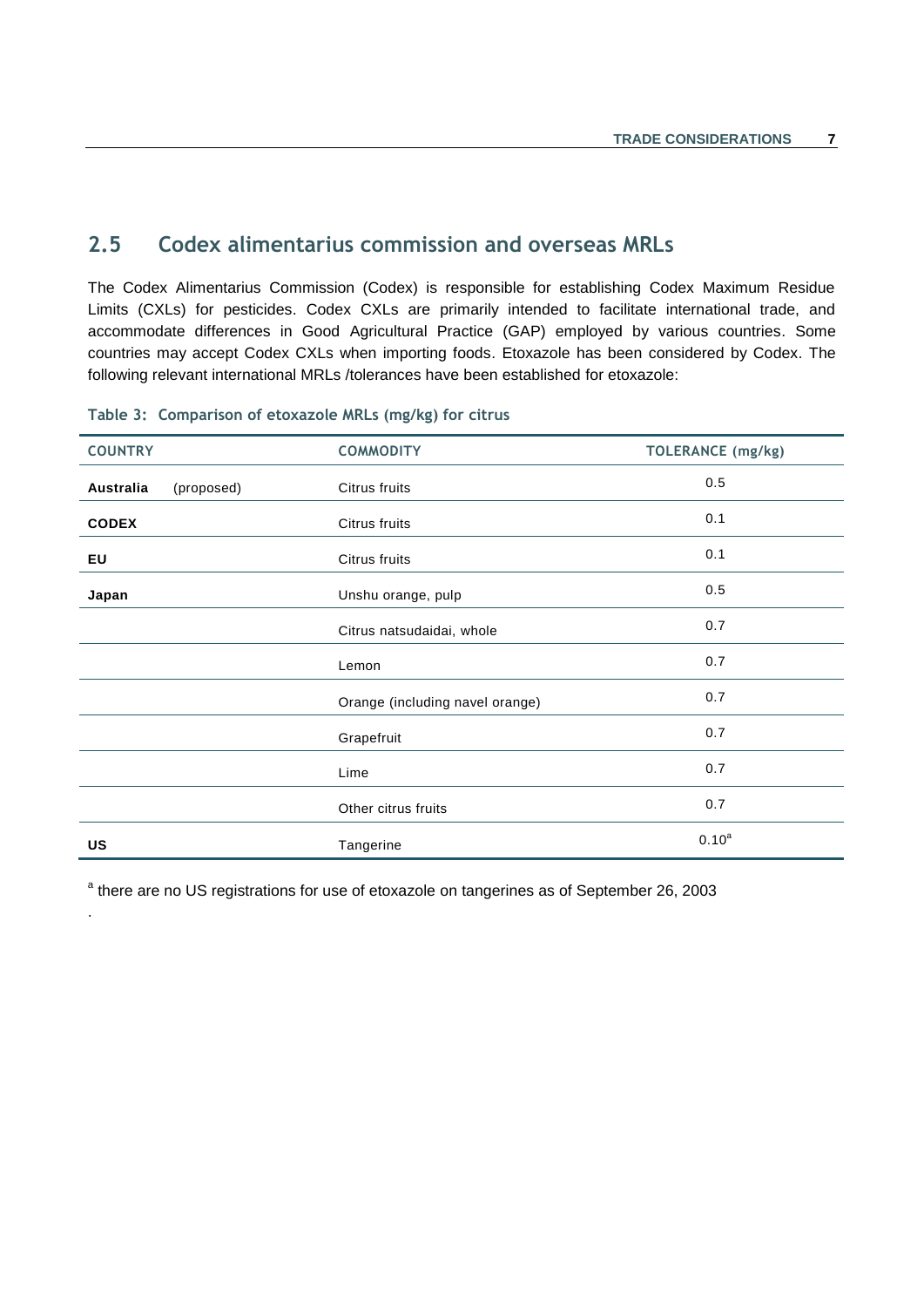### <span id="page-10-0"></span>**2.6 Current and proposed Australian MRLs for etoxazole**

Current relevant MRLs and the residue definition for etoxazole are presented below. A full listing of MRLs can be found at [www.apvma.gov.au/residues/standard.php.](http://www.apvma.gov.au/residues/standard.php)

<span id="page-10-1"></span>**Table 4: Current relevant entries in the MRL Standard – Table 1, Table 3 and Table 4**

MRL STANDARD: TABLE 1

| <b>COMPOUND</b> |      | <b>FOOD</b>                   | <b>MRL</b> (mg/kg) |
|-----------------|------|-------------------------------|--------------------|
| Etoxazole       |      |                               |                    |
| FC              | 0001 | Citrus fruits                 | 0.2                |
| <b>SO</b>       | 0691 | Cotton seed                   | 0.2                |
| <b>MO</b>       | 0105 | Edible offal (Mammalian)      | $*0.01$            |
| MM              | 0095 | Meat [mammalian] [in the fat] | $*0.02$            |
| ML              | 0106 | Milks                         | $*0.01$            |
|                 |      |                               |                    |

#### MRL Standard: TABLE 3

| <b>COMPOUND</b> | <b>RESIDUE</b> |
|-----------------|----------------|
| ETOXAZOLE       | Etoxazole      |

#### MRL STANDARD: TABLE 4

| <b>COMPOUND</b> |      | <b>ANIMAL FEED COMMODITY</b> | MRL (mg/kg) |
|-----------------|------|------------------------------|-------------|
| ETOXAZOLE       |      |                              |             |
| AB              | 0001 | Citrus pulp, dry             |             |

#### **The following changes are proposed to Australian etoxazole MRLs:**

#### <span id="page-10-2"></span>**Table 5: Proposed changes to the MRL Standard – Table1 and Table 4**

MRL STANDARD: TABLE 1

| <b>COMPOUND</b>  |      | <b>FOOD</b>   | MRL (mg/kg) |
|------------------|------|---------------|-------------|
| <b>ETOXAZOLE</b> |      |               |             |
| DELETE:          |      |               |             |
| FC.              | 0001 | Citrus fruits | 0.2         |
| ADD:             |      |               |             |
| FC.              | 0001 | Citrus fruits | 0.5         |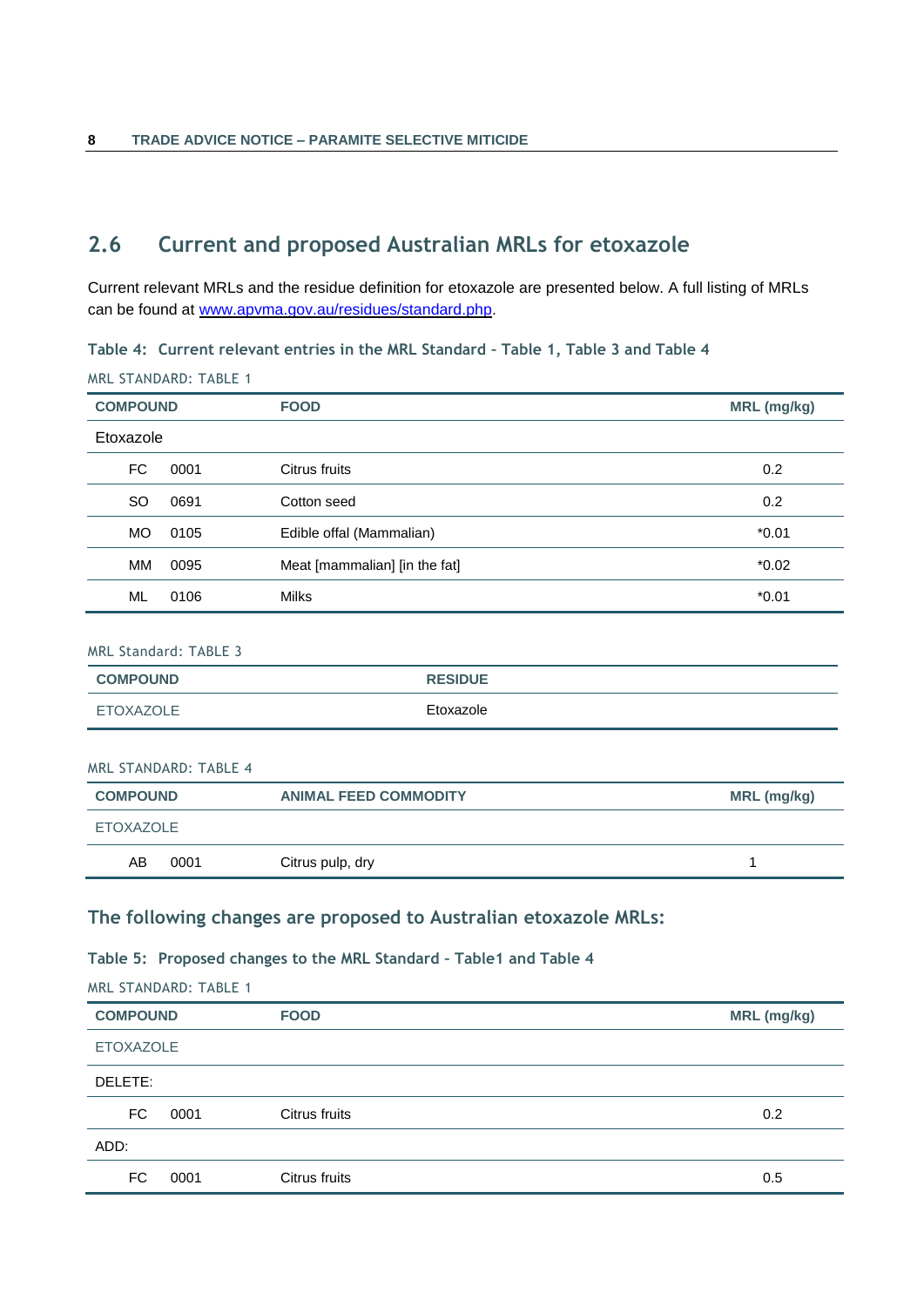|                 | MRL STANDARD: TABLE 4 |                              |             |  |  |
|-----------------|-----------------------|------------------------------|-------------|--|--|
| <b>COMPOUND</b> |                       | <b>ANIMAL FEED COMMODITY</b> | MRL (mg/kg) |  |  |
|                 | <b>ETOXAZOLE</b>      |                              |             |  |  |
| DELETE:         |                       |                              |             |  |  |
| AB              | 0001                  | Citrus pulp, dry             |             |  |  |
| ADD:            |                       |                              |             |  |  |
| AB              | 0001                  | Citrus pulp, dry             | 3           |  |  |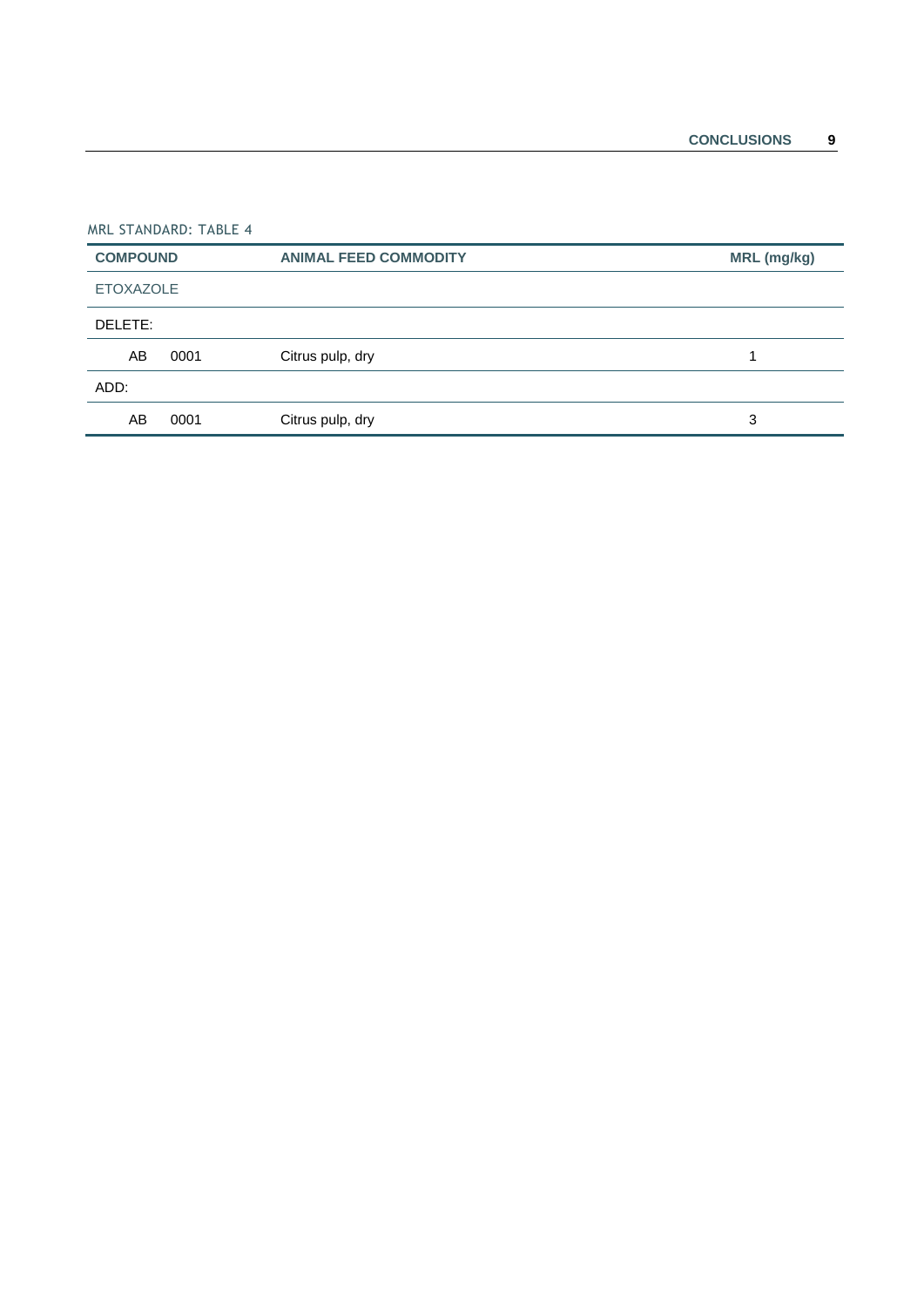### <span id="page-12-0"></span>**2.7 Potential risk to trade**

Export of treated produce containing finite (measurable) residues of etoxazole may pose a risk to Australian trade in situations where (i) no residue tolerance (import tolerance) is established in the importing country or (ii) where residues in Australian produce are likely to exceed a residue tolerance (import tolerance) established in the importing country.

While several overseas countries have established etoxazole MRLs in citrus fruits, some key Australian export markets for these commodities have not. As detectable residues are expected to occur when the product is used as directed this creates a potential risk to trade.

Codex and the EU have established MRLs for etoxazole in citrus fruits of 0.1 mg/kg, below the proposed Australian MRL of 0.5 mg/kg. However, it is noted that the residue considered as the highest residue in citrus fruits was 0.24 mg/kg, and the supervised trial median was 0.08 mg/kg.

The applicant is proposing to mitigate the risk to trade through the inclusion of the following statement on the label:

*Treated fruit for export to particular destinations outside Australia may require a longer interval before*  harvest to comply with residues standards of importing countries. Please contact Sumitomo Chemical *Australia Pty Ltd or you industry body or exporter before using Paramite Selective Miticide.*

The relevant industry groups should be given the opportunity to comment on the perceived level of risk and whether any industry-initiated strategies are required to manage the risk.